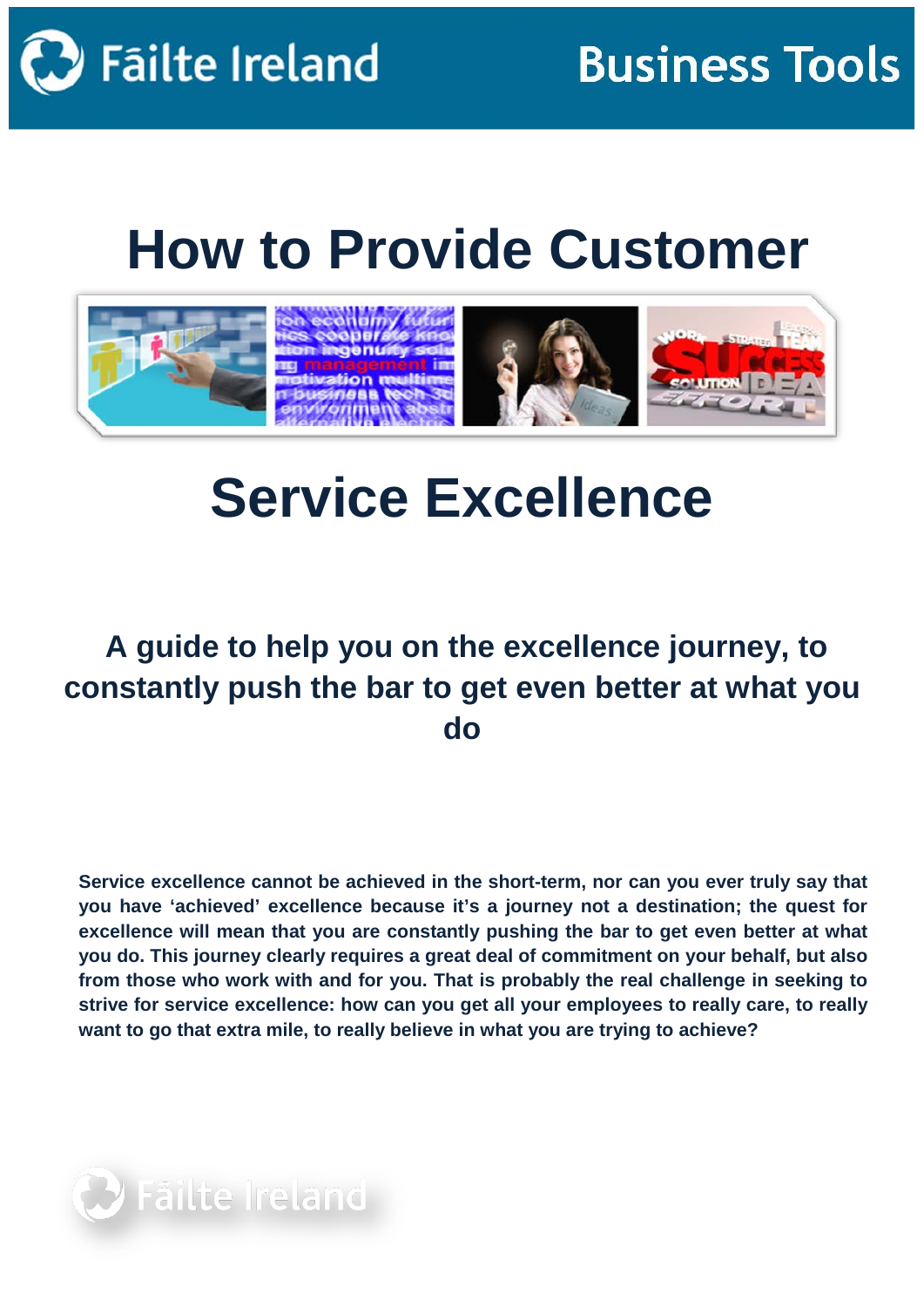## **How to Provide Customer Service Excellence**

This guide is intended to help you strive for service excellence in your business and is prepared in line with the service excellence model. The content here will help you to reflect upon what you do already, and from that you will find areas where you can enhance your existing approach.

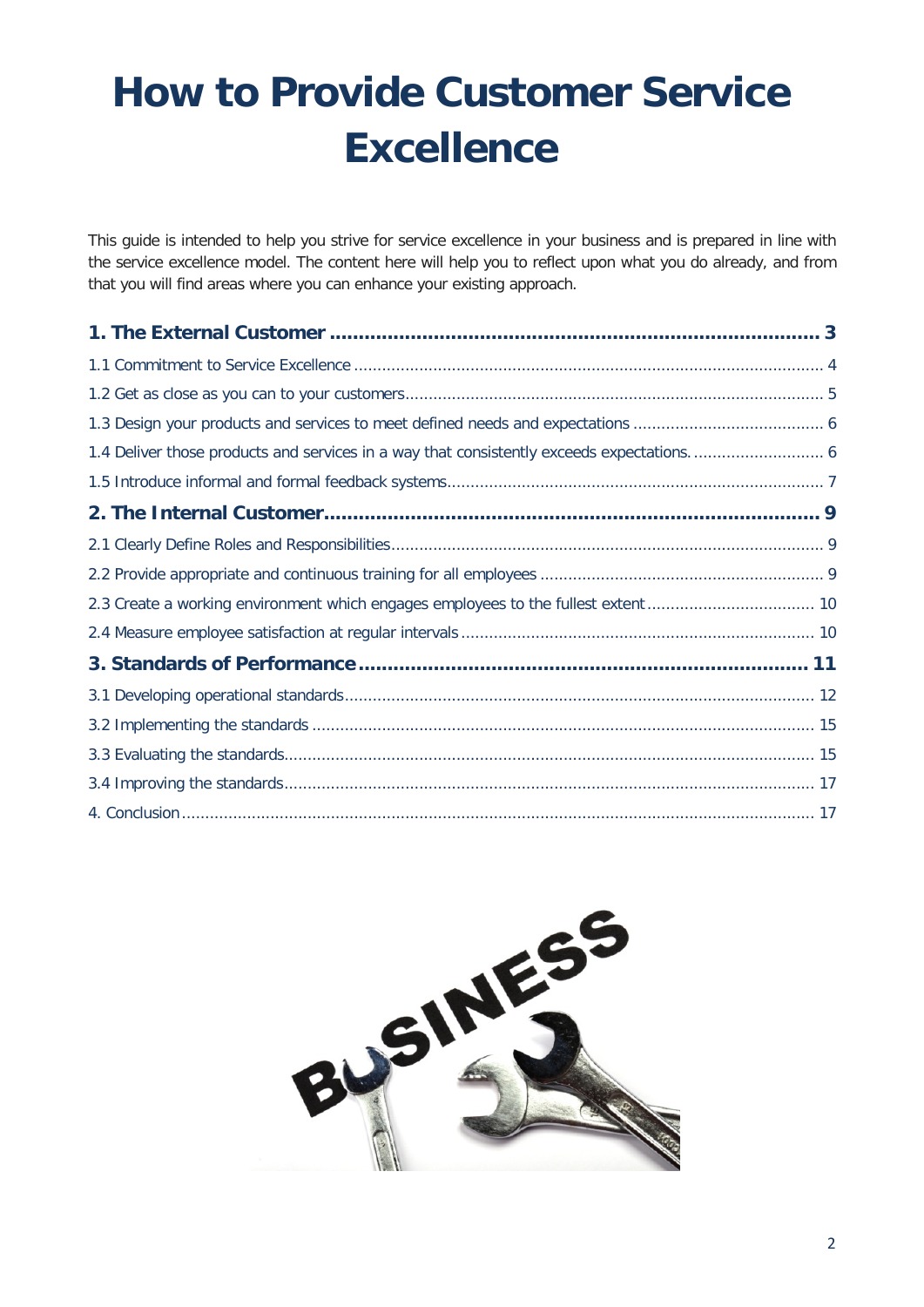The guide is based on the service excellence model shown:



# **1. The External Customer**

It is perhaps a cliché today to talk in terms of achieving total customer focus but if you want to strive for service excellence that is precisely what you must attain. A good reflection point as you start to analyse this particular process is to ask yourself some though-provoking questions such as:

Would your customers miss your business if it were no longer around?

What would they miss about you?

Would they easily find a replacement offering?

Does interacting with your business make a real (and noticeable) difference to their lives?

Why do they choose you over others or others over you?

These questions might seem to be verging on 'navel gazing', but such issues are vital if you really want to set your business apart from others in terms of service quality. There are many average businesses in all sectors of tourism, but the number of truly outstanding companies is few.

Therefore, the journey to excellence requires you to 'think' as much as it does to 'do', and reflecting on what makes (or can make) your business special and unique is not time wasted, but time saved because based on the answers you find to such questions, you will do more of the right things in future.

In terms of practical steps you can take to achieve total customer focus, consider the following points: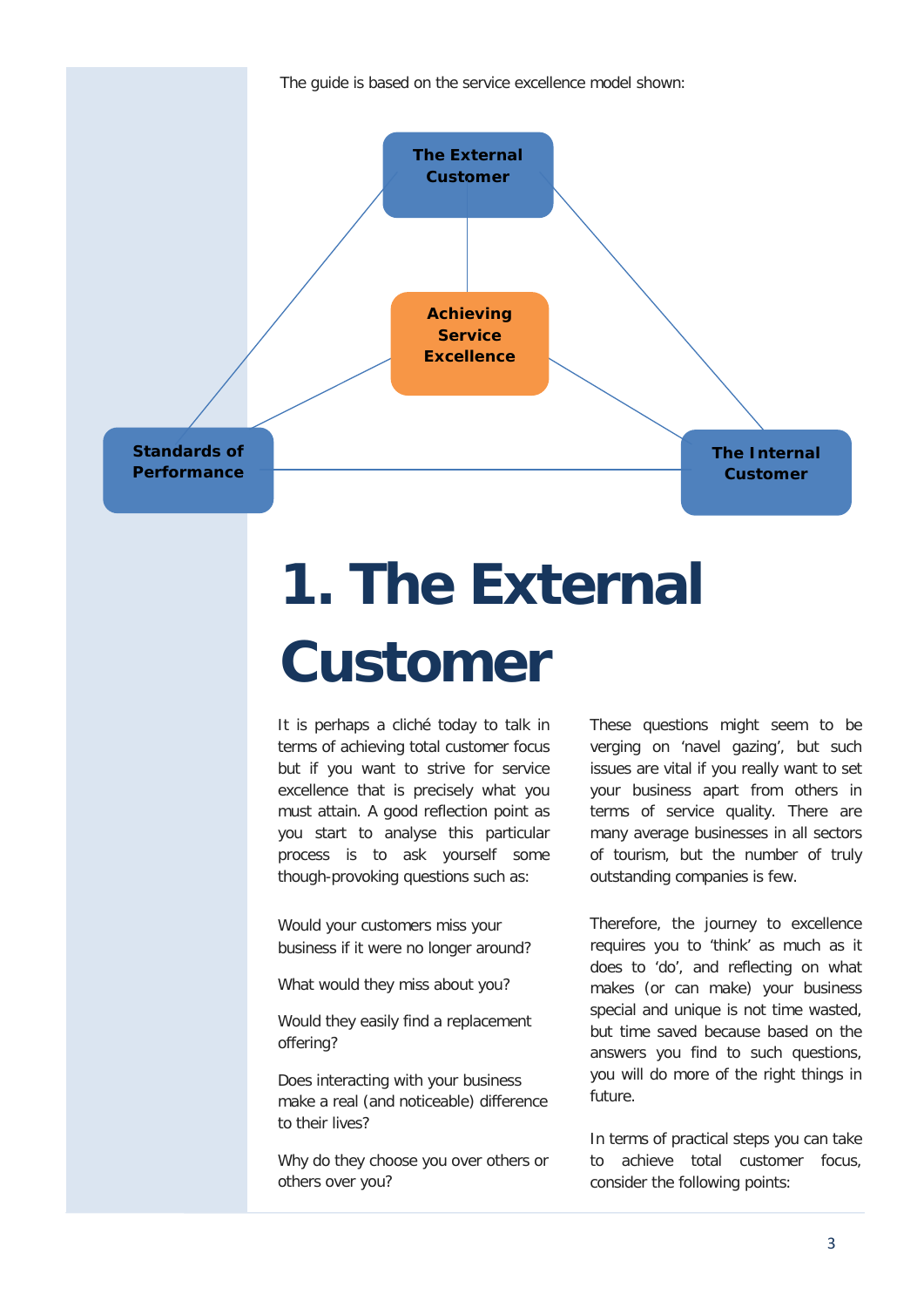#### **1.1 Commitment to Service Excellence**

The starting point in any attempt to 'rise above the norm' is to demonstrate a real commitment to that aim. Undoubtedly, you are committed to that end, but are each and every one of your employees equally as determined, no matter how many you have? Of course, commitment levels will vary but you cannot tolerate a

situation where you have some people who are truly committed to service excellence and others who care moderately, or worse still, little at all.

If you find this is a problem in your business, then you need to address that concern urgently. Some things you can practically do here:

- Sit with your employees to discuss what your business and service goals are, how they can contribute and what the likely benefits are to all concerned for trying to be better at what you do.
- ! Together with them, develop a 'Service Promise', or similar, which captures a shared vision of what you all want to achieve in terms of service quality. Communicate that promise widely to employees and customers.
- Allocate individual responsibilities for elements of the drive towards service excellence. For example, you might appoint an 'ideas team' which would explore things that you could do to enhance service, or you could have another group working on how to reduce complaints in the business. No passengers allowed on the journey.
	- Set clear service goals (collective and individual) to provide tangible targets related to your Service Promise; for example, you could have a target to reduce complaints, increase repeat business volumes, raise customer satisfaction levels and so on. And yes, by all means reward people when those challenging targets are achieved, but don't fall into the trap of rewarding your employees for what they should be doing anyway – only above the norm performance should be rewarded.
- Discuss service quality at every meeting or briefing you ever have, make it the norm to talk about the Service Promise, and don't only focus on service issues when something 'goes wrong'. Talk a lot about the journey, the promise, the goals, the achievements – make it part of everyday life.

Finally on this point, never tolerate individuals who do not share your commitment and that of the wider team. By all means coach and support them to see if they can improve, but do not allow them to tarnish the efforts of others indefinitely.

"Quality in a service or product is not what you put into it. It is what the client or customer gets out of it." Peter Drucker, management consultant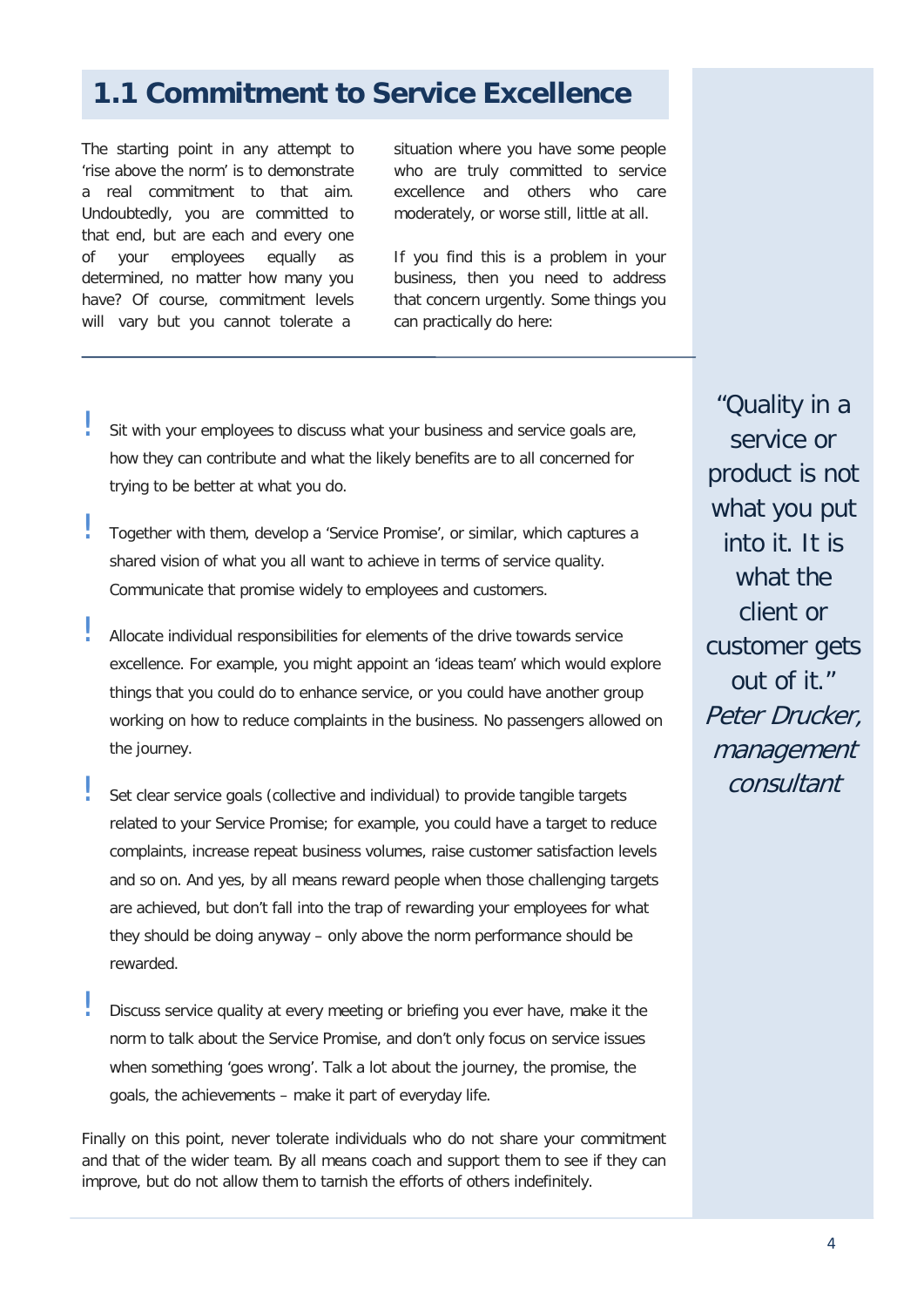## **1.2 Get as close as you can to your customers**

This again sounds like an obvious point but service excellence demands that you first know your customers' needs and expectations better than anyone else. Yes, some common needs are obvious, but needs by segment are less so.

Even harder to discern are individual needs, but if you are serious about excellence then at the very least your regular or repeat customers will expect you to remember their likes and dislikes. Practical things you can do here include:

"The more you engage with customers the clearer things become and the easier it is to determine what you should be doing." John Russell, President, **Harley** Davidson

- Define your key customer segments and attribute an overall value to each in terms of what they generate for the business. Which segments deserve most attention?
- ! Hold regular focus groups with customers from these segments to better understand their needs.
- Conduct wider online/email surveys with larger number of customers to get a broader view of needs.
- ! Have effective feedback mechanisms, for capturing complaints, and for gathering general satisfaction data; analyse this information regularly in a meaningful way to identify areas for improvement.
- ! Have systems for capturing and sharing the preferences of existing customers so that you can wow them with your tailored service.

It is only by taking proactive action that you can get closer to your customers and if you don't do so then striving for service excellence is impossible.

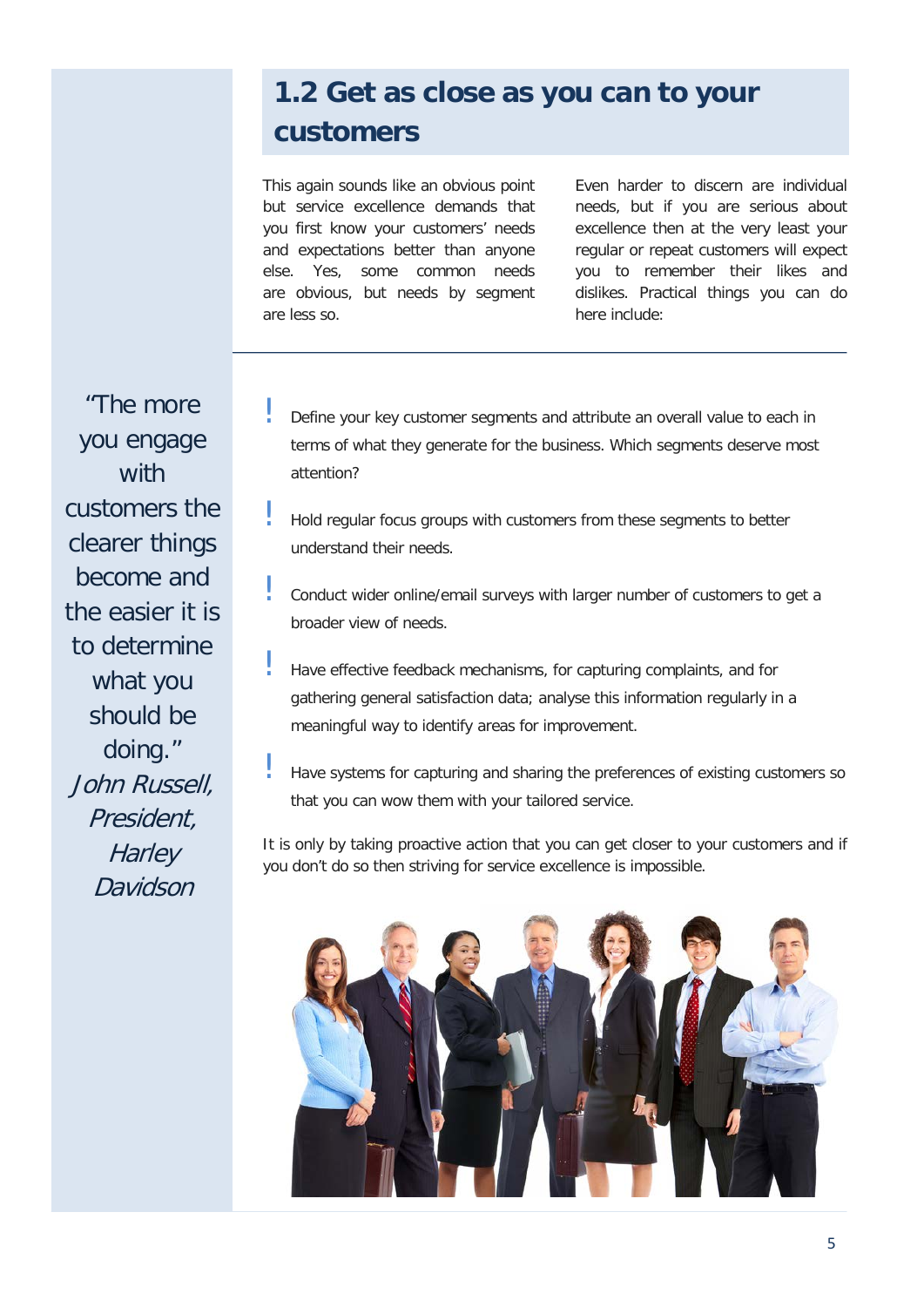## **1.3 Design your products and services to meet defined needs and expectations**

Of course, there can be challenges for small businesses in terms of product development, but even without spending large sums on capital investment you can still enhance your offering. On the product side, at an absolute minimum, you should ensure that whatever facilities

and products you currently have are of the highest quality and not looking jaded or tired. On the service side, it's often the little things that matter, so tailoring your service to different segments doesn't have to be a costly undertaking. Some practical actions here include:

- Get staff directly involved in this area. They interact with your customers every day and they can often identify small but meaningful product or service enhancements.
- Explore what other businesses are doing, both direct competitors and even those in other industries. However, be careful here that you don't end up being a follower rather than a leader when it comes to new ideas.



"The first step in exceeding your customer's expectations is to know those expectations." Roy H. Williams, author and marketing consultant

### **1.4 Deliver those products and services in a way that consistently exceeds expectations**

No matter what your specific offering entails, it's how you deliver it that really matters. The issue of service standards will be addressed later but for the moment you should reflect on the mindset of your people

when it comes to service delivery; are they truly proactive and anticipative of customer needs, or do they simply react to customer's requests? What might you do to improve on the current situation?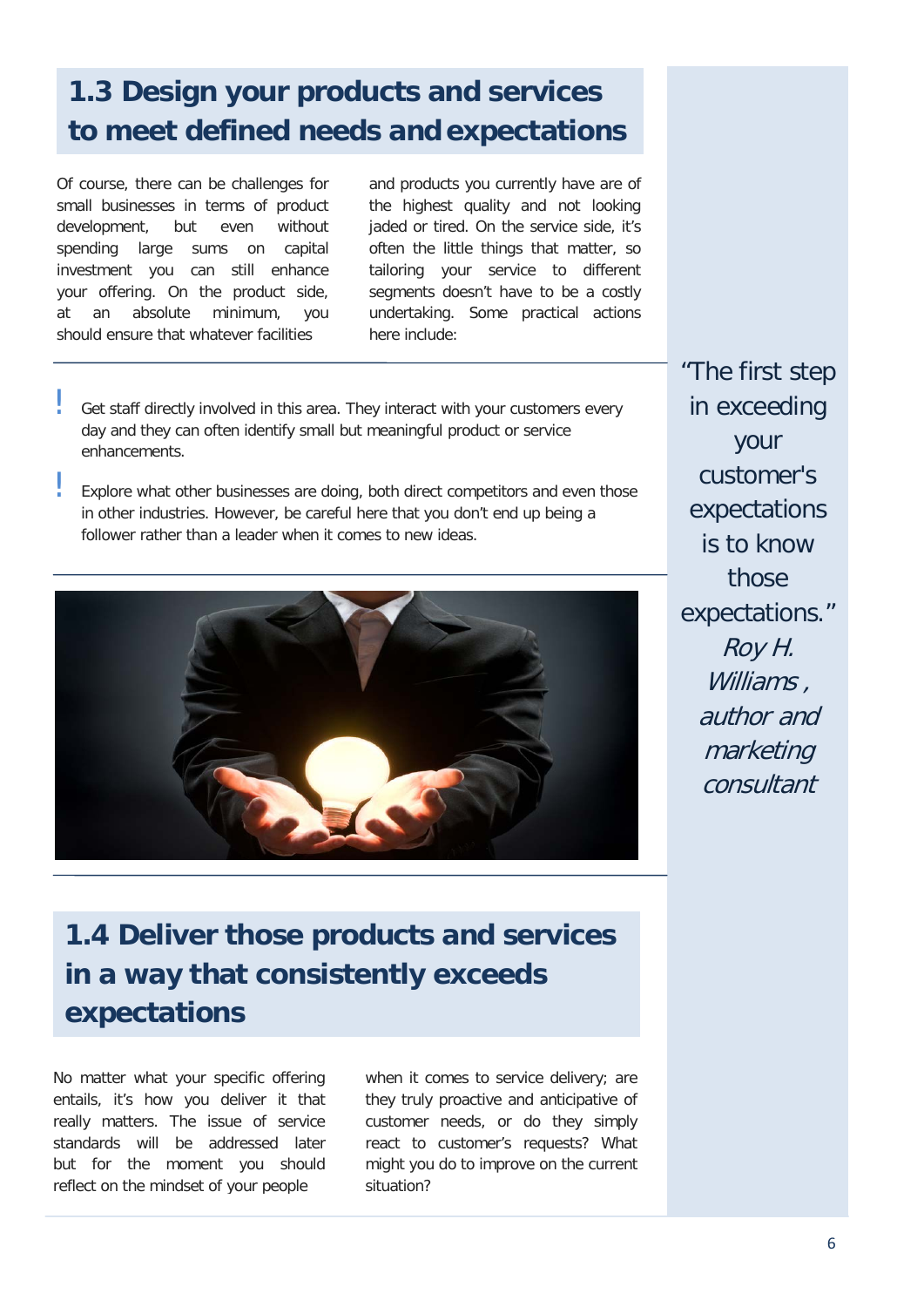### **1.5 Introduce informal and formal feedback systems**

As touched upon earlier, achieving service excellence is dependent upon you truly understanding how you are doing in terms of service quality, and acting upon that feedback to resolve problems and enhance what you offer. Some companies pay lip service to this area and use token gestures such as

comment cards, which in reality are never truly analysed. That is not to infer that comment cards cannot be an effective tool, but only as part of a wider feedback system, and certainly only when analysed and acted upon on a daily basis. Some practical points to bear in mind here include:

- ! Employees receive informal feedback on a daily basis, how is that information captured and then actioned in your business?
- ! What information do you want from your customers, what is valuable to you? Whatever combination of feedback mechanisms you use, don't overload your customers with pointless questions, or make it cumbersome for them to help you improve.
- Use a mix of feedback mechanisms from telephone follow-up calls, surveys, interviews and comment cards so that you get data from all segments.

As part of your thinking here, do you know about the Net Promoter Score (NPS)? The Net Promoter Score is the result achieved when you survey your customers with the "would you recommend?" question. The concept was first developed by Frederick F. Reichheld from Bain & Company when he was examining the issue of customer satisfaction measurement. He found that many customer satisfaction surveys weren't of much use because they were often too long or cumbersome, with low response rates and so on.

Whilst exploring the issue, he found that one company, Enterprise Rent-A-Car, used two simple questions to measure feedback: one about the quality of their rental experience and the other about the likelihood that the customer would rent from the company

again. Reichheld wondered whether it was possible to get similar results in other industries — including those more complex sectors than car rentals — by focusing only on customers who provided the most enthusiastic responses to a short list of questions designed to assess their loyalty to a company. He wondered whether the list could be reduced to a single question. And if it could be, what would that question be?

It turned out that yes indeed a single survey question could serve as a useful indicator of business growth. But that question wasn't about customer satisfaction or even loyalty, or not in so many words. Instead, it was focused on a customer's willingness to recommend a product or service to someone else. Reichheld found that in most of the industries he studied, the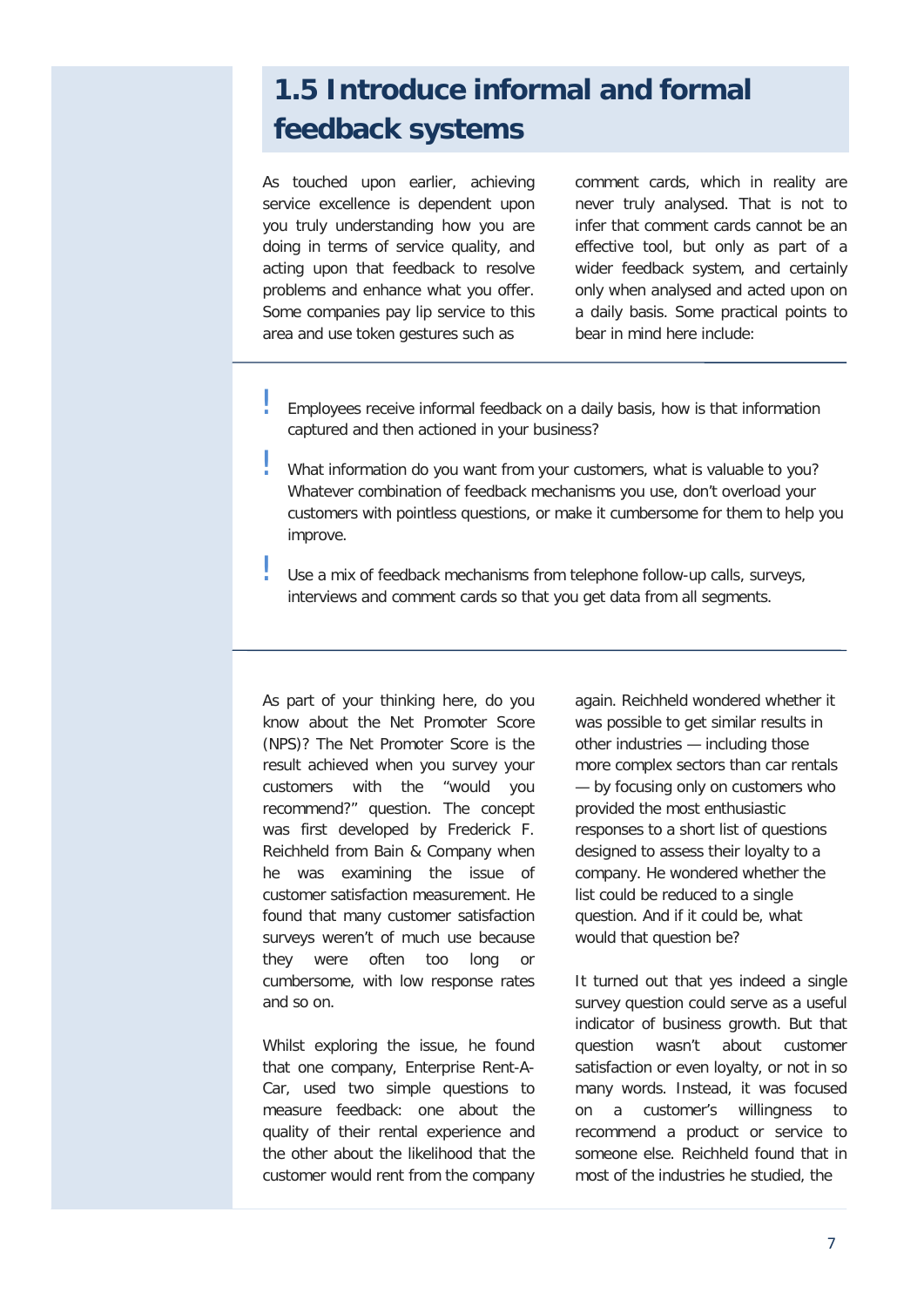percentage of customers who were enthusiastic enough to refer a friend or colleague — perhaps the strongest sign of customer loyalty— correlated directly with differences in growth rates among competitors.

So, that's where the NPS concept came from, and it's easy to calculate. When you ask the question of your customers, "On a scale 0-10, how likely is it that you would recommend

our company to a friend or colleague?" you identify three types of customers:

Scoring 1-6 = Detractors Scoring 7-8 = Passives Scoring 9-10 = Promoters

Then, when you subtract the percentage of 0s to 6s from the percentage of 9s and 10s, that gives you your NPS score as the diagram below (from netpromoter.com) shows:



#### How likely are you to recommend to a colleague or friend?

Using Customer Satisfaction as a measure is obviously fine, but what Reichheld's research showed was that 'satisfaction' is not necessarily an indicator of 'loyalty' and it's the latter that actually drives business growth. The main reasons that NPS is growing in popularity as an indicator is that:

It's easy to understand and calculate;

It has been shown that 'loyalty' is an indicator of likely future behaviour;

And customer loyalty levels are shown to be correlated to business growth levels.

By addressing the above points you will, over time, increase your customer

focus. You will do so because through your Service Promise they will understand what you are committing to in terms of service.



You on the other hand will better understand your customers because you will be closer to them and more able to tailor your offering to suit their needs. And via a meaningful feedback system you will always know how you are performing in relation to the expectations of your customers.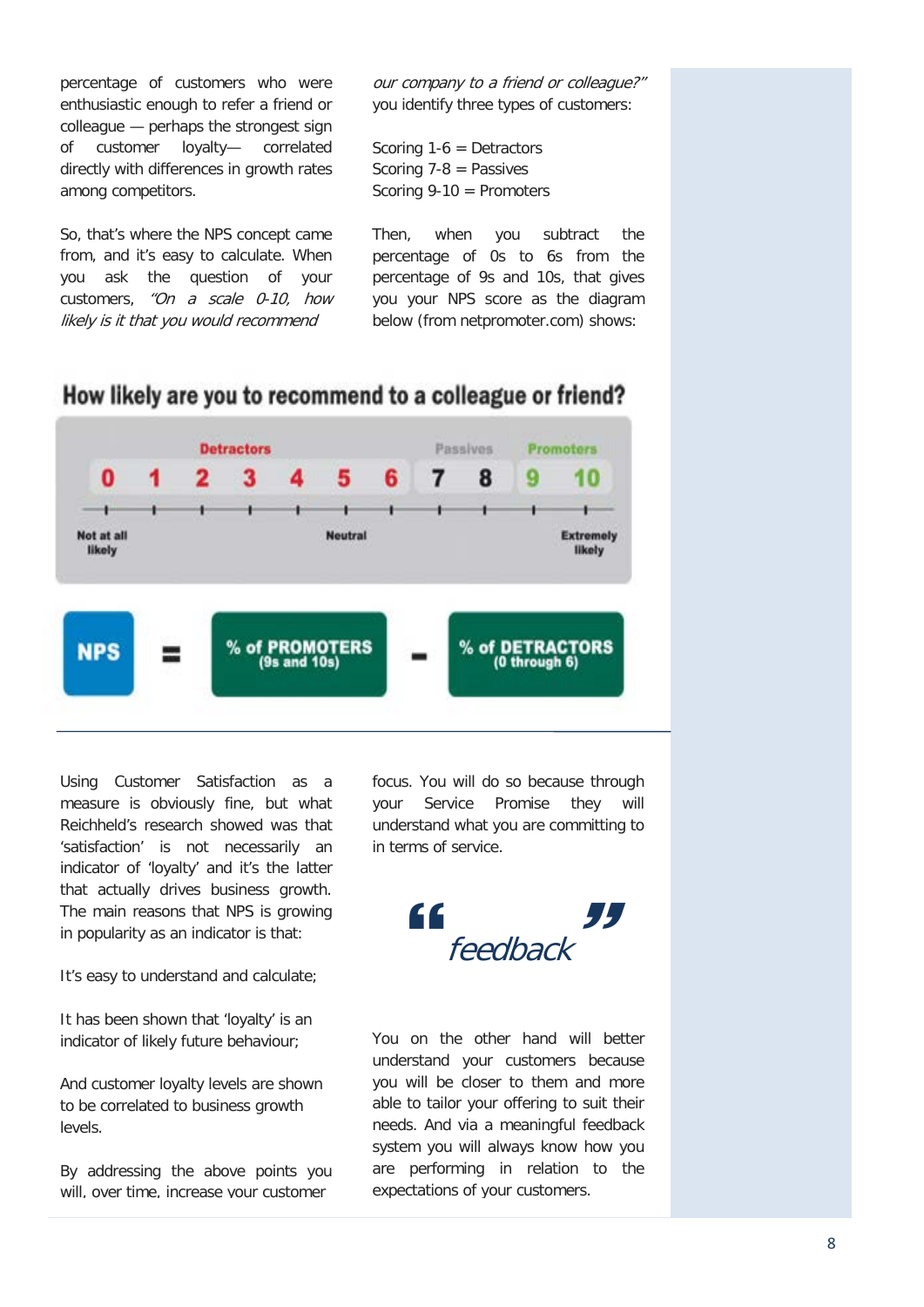# **2. The Internal Customer**

Naturally, you cannot strive for service excellence without the input of all your employees.

The issue of their commitment was touched upon earlier but additional concerns here include:

"If you're not serving the customer, your job is to be serving someone who is." Jan Carlzon, former president of SAS, **Scandinavian Airlines** 

## **2.1 Clearly Define Roles and Responsibilities**

It is vital that all employees understand what is expected of them in terms of service delivery so that there are no grey areas as to who does what.

As a rule, every employee should be empowered as much as possible so that your customers never hear something like "I cannot help you with that, you'll have to speak to…"

Also, in relation to how they contribute to the wider service excellence effort, employees must know what's expected

of them. For example, if they are expected to participate on service excellence teams of one sort or another, then that must be made clear to them. Equally, if you want new ideas from employees, is that optional or should they be expected to come up with one new idea a month?

Additionally, they should fully understand the internal customer concept whereby they recognise that they are all interdependent upon each other to do their jobs effectively.

## **2.2 Provide appropriate and continuous training for all employees**

It goes without saying that training and development are vital cogs in the wheel when it comes to aiming for service excellence. But, regardless of the numbers of employees you have, as far as is possible, the content of training needs should be tailored to the experience levels and needs of employees.

There is nothing worse for an experienced employee than having to sit through a basic service course with new starters. Too often, little thought is given to the content and delivery of on- and off-the-job training and you should ensure that the investment you make in this area is delivering the highest return possible.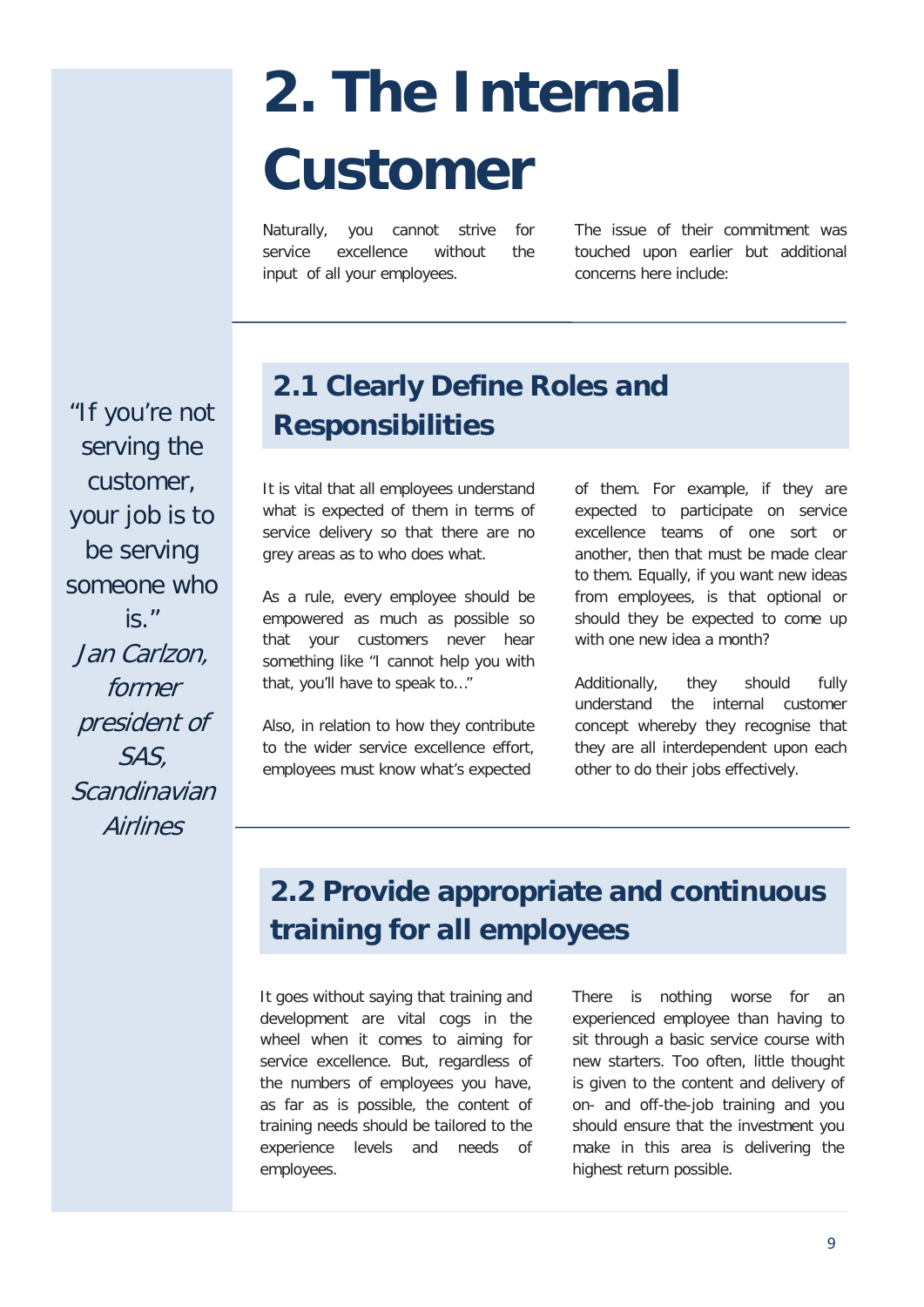## **2.3 Create a working environment which engages employees to the fullest extent**

It is useful to read the 'How to Recruit and Lead your Team (guide)' to get some insight into how to lead and engage your employees for best effect. Your goal in relation to service excellence is to create a working environment which encourages employees to see customers as 'theirs' and not just 'yours'. Not easy to achieve in practice but essential if you are to truly deliver excellent service to your customers.

A separate guide on [How](http://www.failteireland.ie/FailteIreland/media/WebsiteStructure/Documents/2_Develop_Your_Business/1_StartGrow_Your_Business/How_to_Recruit_and_Lead_your_Team.pdf)  [to Recruit and](http://www.failteireland.ie/FailteIreland/media/WebsiteStructure/Documents/2_Develop_Your_Business/1_StartGrow_Your_Business/How_to_Recruit_and_Lead_your_Team.pdf)  [Lead](http://www.failteireland.ie/FailteIreland/media/WebsiteStructure/Documents/2_Develop_Your_Business/1_StartGrow_Your_Business/How_to_Recruit_and_Lead_your_Team.pdf) your Team is available on the Business Tools page



#### **2.4 Measure employee satisfaction at regular intervals**

Just as you measure customer satisfaction levels, so too is it important to gauge how your employees are feeling about their work.

Again this does not have to be a complicated process but it must

provide you with meaningful and actionable feedback in areas such as how they view leadership, communication, teamwork, working conditions and so forth, so that you can identify and address blockages which are reducing engagement levels.

"I insist that we continually ask our staff for any suggestions they might have." Richard Branson, founder, chairman Virgin Group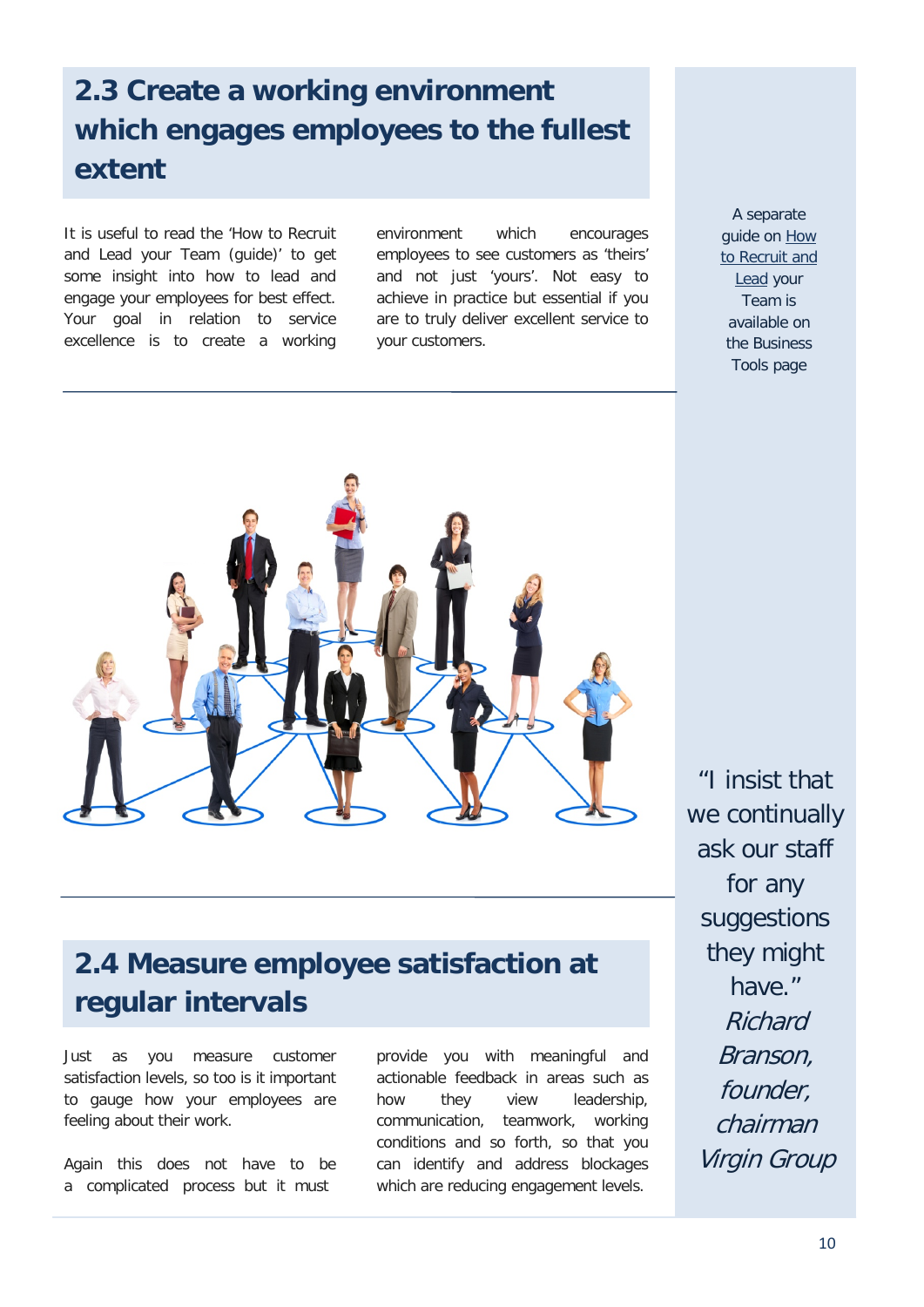# **3. Standards of Performance**

Naturally, the standard of service in any business will fluctuate to some degree on occasion; perfection is a worthy goal but it is impossible to get it right every time because you are, after all, only human.

However, it is the overall pattern of quality which matters and a good way of describing fluctuations in service delivery is to view it as being a quality continuum, based on your ability to respond to customer expectations:



Naturally, you want your service to exceed expectations for as much of the time as possible but even to 'meet expectations' you must have a defined way of doing things and for that you

need Operational Standards/Standards of Performance (SOPs) of some kind. The following is a four part approach to developing, implementing, evaluating and improving operational standards.

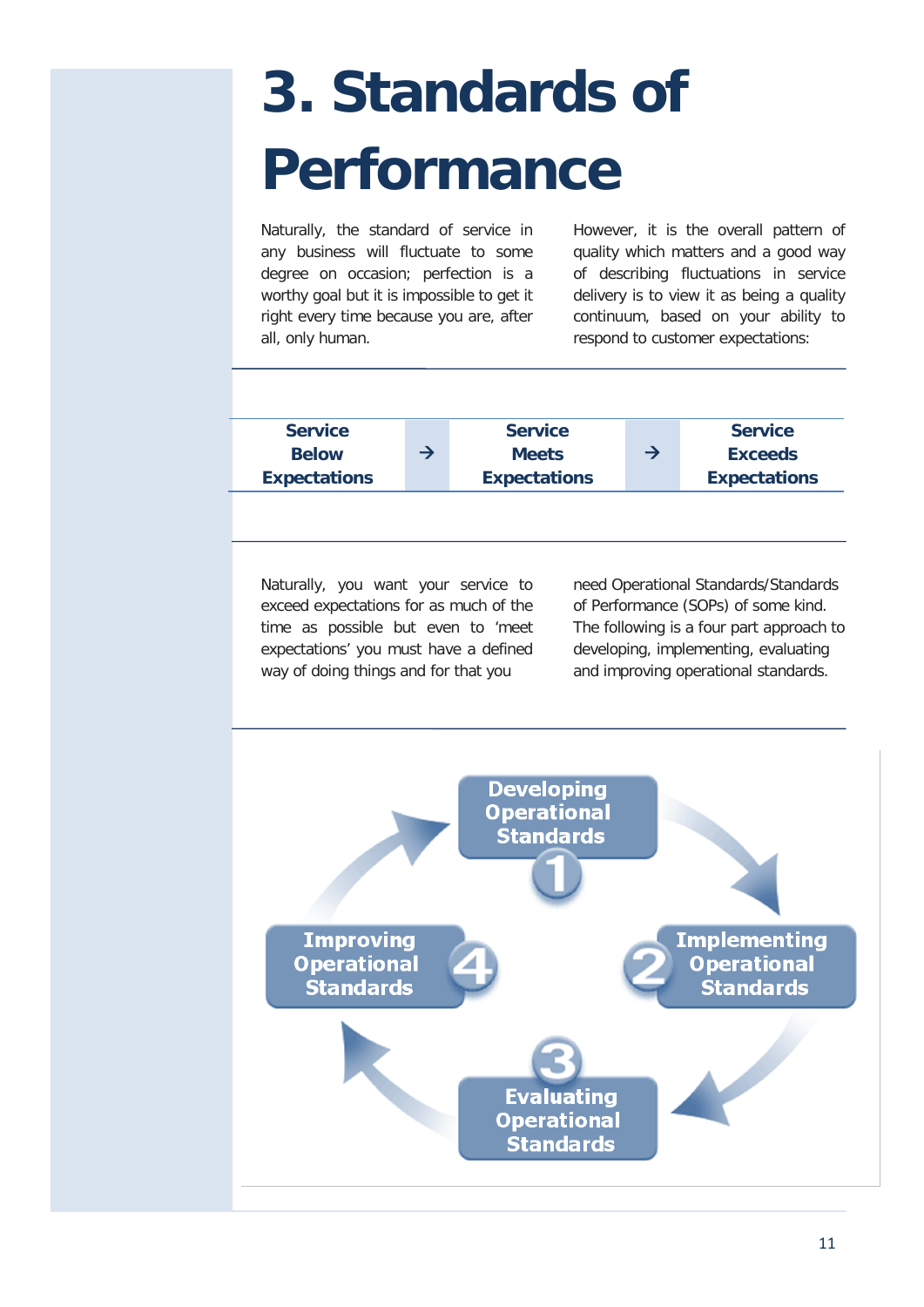#### **3.1 Developing operational standards**

At its simplest, a *Standard* is an agreed, repeatable way of doing something: it's a goal if you like. The Procedure is then the 'how to' in order to achieve the standard. Operational standards (Standards of Performance) are those standards which are recognised by your business as important enough to be published and monitored for continuous improvement. They relate primarily to service, and contain precise criteria designed to be used consistently as a rule, guideline, or definition.

Operational standards help to make life simpler and to increase the reliability and the effectiveness of many practices that guide you and the services you provide. They are intended to be aspirational - a summary of best practices rather than general practice. Standards are created by bringing together the experience and expertise of all interested parties, within and, where appropriate, outside the

organisation (customers, suppliers, etc.).

Establishing operational standards and making them integral to how your business operates will take time. You need to develop a careful, wellthought-out approach that recognises:

The different types of services and customers you have;

Your knowledge of how your people currently perform; and

Your ability to monitor performance against standards.

However, rather than wait until complete and 'perfect' standards are developed, you should develop your operational standards progressively. Publish standards in areas of greater importance or impact first, i.e. those critical for operational success.

Use the SMART acronym when developing standards:

| <b>Specific:</b>   | A specific, clear standard has a much greater chance of being<br>accomplished than a general one.                        |
|--------------------|--------------------------------------------------------------------------------------------------------------------------|
|                    | <b>Measurable:</b> Establish concrete criteria for measuring progress toward the<br>attainment of each standard defined. |
| <b>Attainable:</b> | When you identify standards that are most important to you, you<br>begin to figure out ways you can make them happen.    |
| <b>Realistic:</b>  | To be realistic, a standard must represent an outcome toward which<br>you are both willing and able to work.             |
| Timely:            | A standard should be grounded within a time frame, i.e. it must<br>relate to the now with a view to the future.          |

Initial standards may be incomplete or embryonic in some aspects. As you gain experience, you can improve these standards and extend the range of services they cover.

"The greater danger for most of us lies not in setting our aim too high and falling short; but in setting our aim too low, and achieving our mark." Michelangelo, Italian sculptor, painter and architect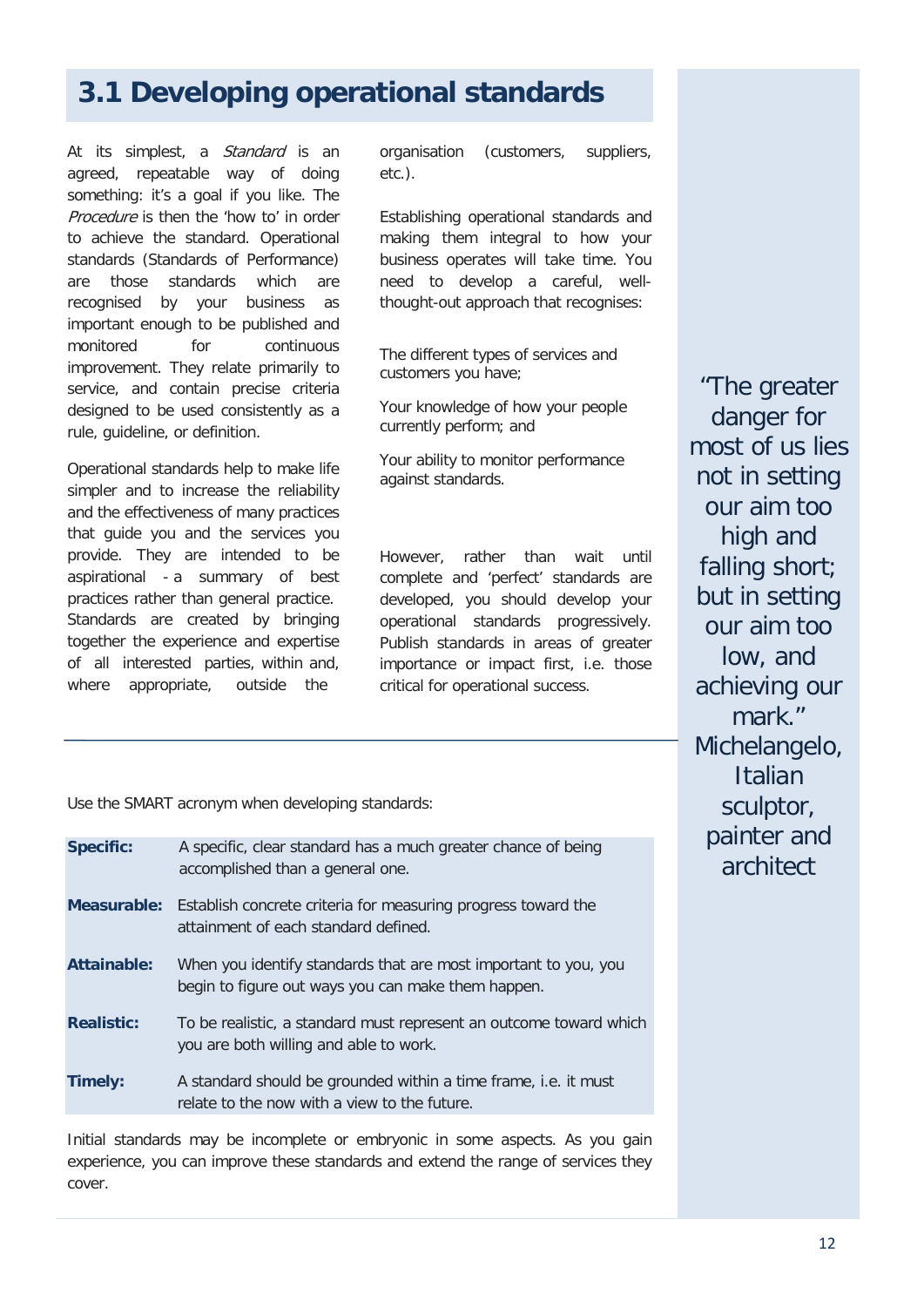It is important to recognise that standards of performance are not plucked from thin air but are simply devised directly in response to customer expectations. They are based on key interactions you have with your customers. Let's work through a simple example. Imagine you were planning

a break with your family and you made a call to a self-catering provider in the area you wanted to stay to make an enquiry. The first 'moment of truth' between you and the self-catering staff would be in how the call was handled. What would you expect as a customer? You might look for the following:

| Handling a Telephone Enquiry/Reservation                                                                                                                                                |   |                                                                                                                                                                                                                                                                                                                                                                                                                                                                                                                                                                                                                                                                              |  |  |  |  |  |  |
|-----------------------------------------------------------------------------------------------------------------------------------------------------------------------------------------|---|------------------------------------------------------------------------------------------------------------------------------------------------------------------------------------------------------------------------------------------------------------------------------------------------------------------------------------------------------------------------------------------------------------------------------------------------------------------------------------------------------------------------------------------------------------------------------------------------------------------------------------------------------------------------------|--|--|--|--|--|--|
| <b>General Expectation</b>                                                                                                                                                              |   | As part of this, you might expect that:                                                                                                                                                                                                                                                                                                                                                                                                                                                                                                                                                                                                                                      |  |  |  |  |  |  |
| You might expect<br>that your call will be<br>dealt with in a<br>friendly and<br>positive manner<br>and that your<br>booking will be<br>dealt with<br>professionally and<br>efficiently | → | Your call will be answered promptly and an<br>$\bullet$<br>appropriate greeting will be given by the employee.<br>Your requirements will be clearly established by the<br>$\bullet$<br>employee and options to meet those needs will be<br>explained.<br>The employee will demonstrate good knowledge of<br>$\bullet$<br>what is on offer at the property/area and that the<br>correct rate will be quoted, with what it includes<br>explained to you.<br>If you decide to proceed your booking will be taken<br>$\bullet$<br>efficiently by the employee and the method of<br>confirmation will be explained to you.<br>You will be thanked for your business.<br>$\bullet$ |  |  |  |  |  |  |

You get the picture at this point. You expect certain things to happen when you call the self-catering operator and none of them are earth-shattering, but they all combine to make that part of the experience memorable for a moment.

If you were the self-catering business owner or manager, how might you set about meeting these particular expectations for that element of the customer's service journey? You might first start by agreeing the standard (goal) with your employee(s) for Handling Enquiries and Reservations which could be as simply put as:

Now, let's switch hats for a moment.

#### **Our Standard Is:**

**To handle all calls in a friendly and positive manner and deal with customer enquiries and reservations professionally and efficiently which shows them that we value their business**

Now, to achieve that standard, you need a 'how to' or a procedure to follow which for simplicity's sake might include the following steps: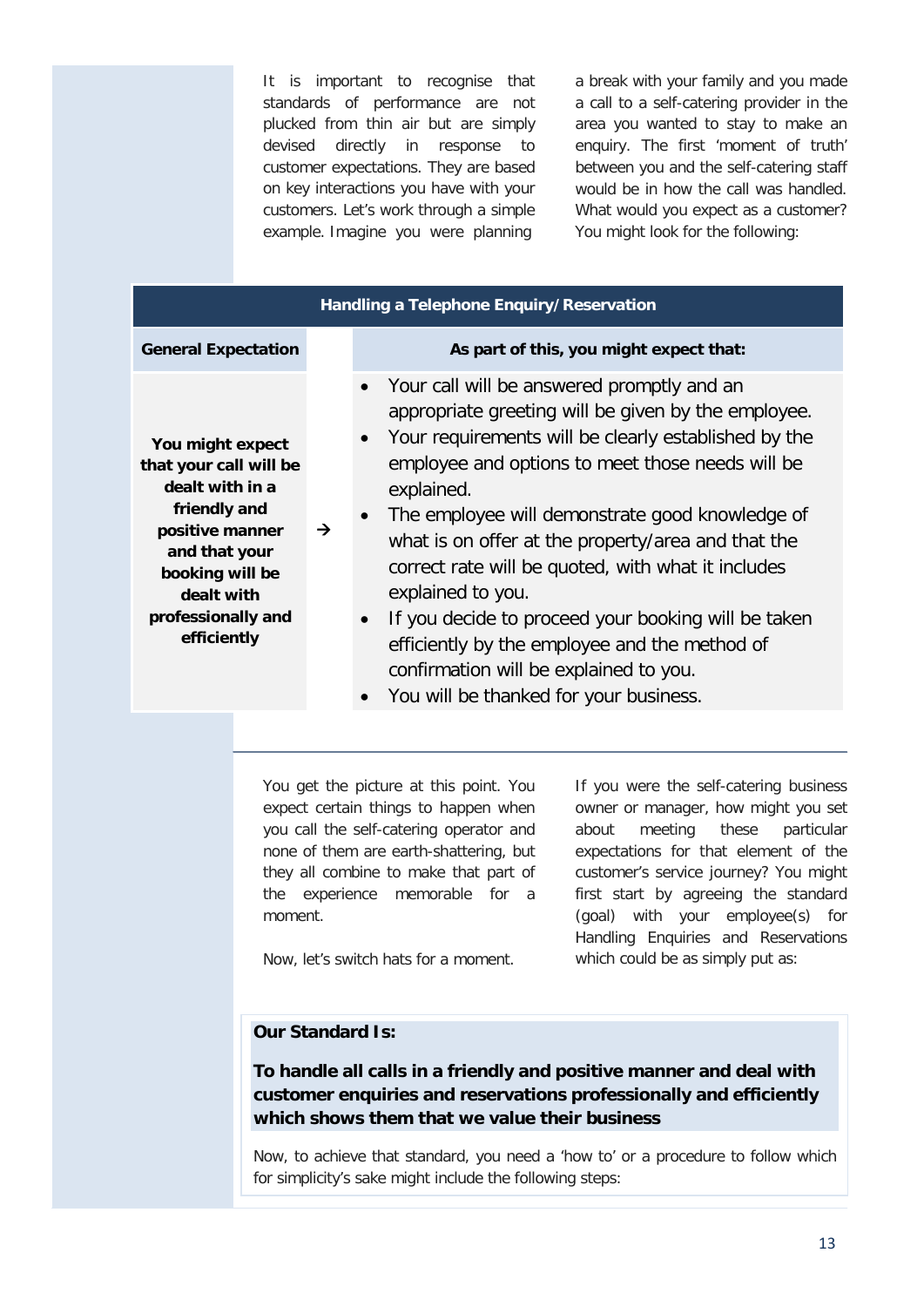**How to achieve our Standard:**

- **1. Answer all calls promptly and give an appropriate and warm greeting, providing your name, and the name of our business.**
- **2. Establish the caller's requirements and explain what options we have to meet those needs.**
- **3. Demonstrate that you have good knowledge of what we offer and ensure that you quote the correct rate and explain what it includes.**
- **4. If they wish to proceed, take the booking in an efficient manner and explain the method of confirmation required to them.**
- **5. Explain our cancellation policy and outline any restrictions that may apply to that rate/booking.**
- **6. Repeat the full details of the reservation back to the caller in order to ensure that no mistakes or confusion exist.**
- **7. Explain our main facilities and offer the caller directions to find us, or offer other assistance as required.**
- **8. Make sure that, at all times, you show by your approach to the caller that we really value their custom.**
- **9. Always be friendly, helpful and efficient throughout the call and never rush the caller; if you are very busy, offer to take their number and call them back within 15 minutes. Then, make sure this happens.**
- **10. Always end the call in a friendly way, thank the caller and tell them you are looking forward to their arrival.**

This is just one example of how a standard and procedure for a small business may be written but the key point to bear in mind is whatever model you use, keep things simple and build the number of documented standards over time.

The key phases in the standard setting process include:

Identify all key moments of truth/interactions with your customers

from initial contact to end of service.

Identify the customer expectations associated with each of those interactions.

Develop a standard (goal) for each interaction which responds to the expectations.

Agree a procedure to be followed to achieve the standard for each interaction.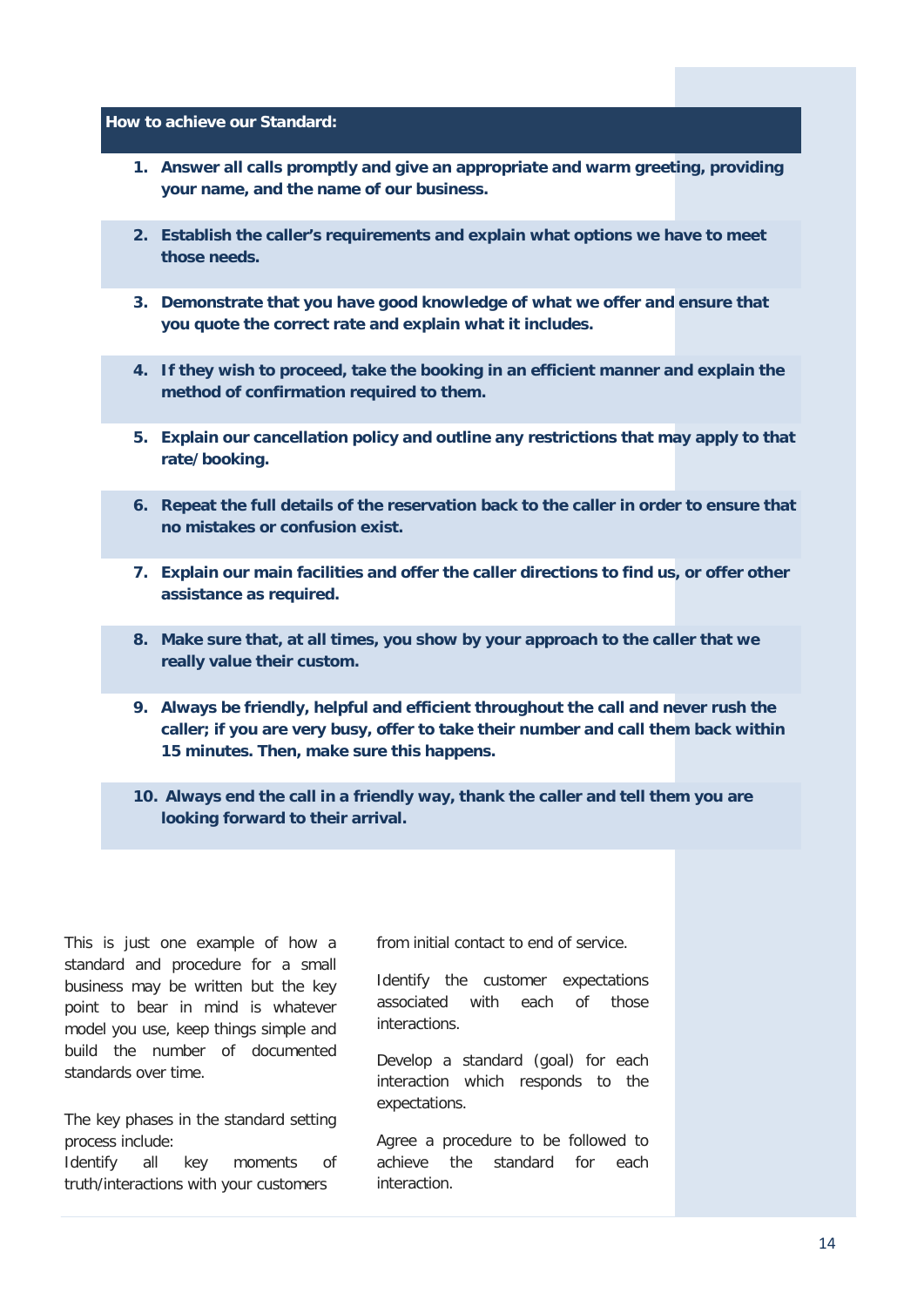#### **3.2 Implementing the standards**

Operational standards are intended to let your people know the level of performance expected of them but they will only be fully implemented if you provide on-going training and coaching for employees so that they can consistently apply the standard. Equally, day-to-day supervision must ensure that employees are actually following agreed procedures every time they perform a particular task.

By including your employees in the standard setting process in the first place, you will find that there are fewer problems with implementation because they understand the rationale for the standards and as they essentially developed them, they do not feel they have been imposed upon them.

There is 'ownership' there which facilitates implementation.

" Setting customer-driven standards and

#### measuring how well your business is

doing is a continuous process

#### **3.3 Evaluating the standards**

You will need to develop ways to measure your performance against standards, and monitor performance constantly. Setting customer-driven standards and measuring how well your business is doing is a continuous process and it should quickly identify problems with customer service. All parts of the business should be involved in finding solutions to these problems and discussing these solutions with customers, where appropriate.

There are a number of measurement tools you can use. One effective way is

to use a checklist or audit of the standards and track performance over time – often employees can self-assess their own performance and when they don't fear the consequences they can be surprisingly honest and accurate.

99

Then, action plan any areas for improvement identified to eliminate the problem from recurring.

This can also be done through more formal and independent internal and external quality audits, mystery guest surveys and simply by listening to your customers.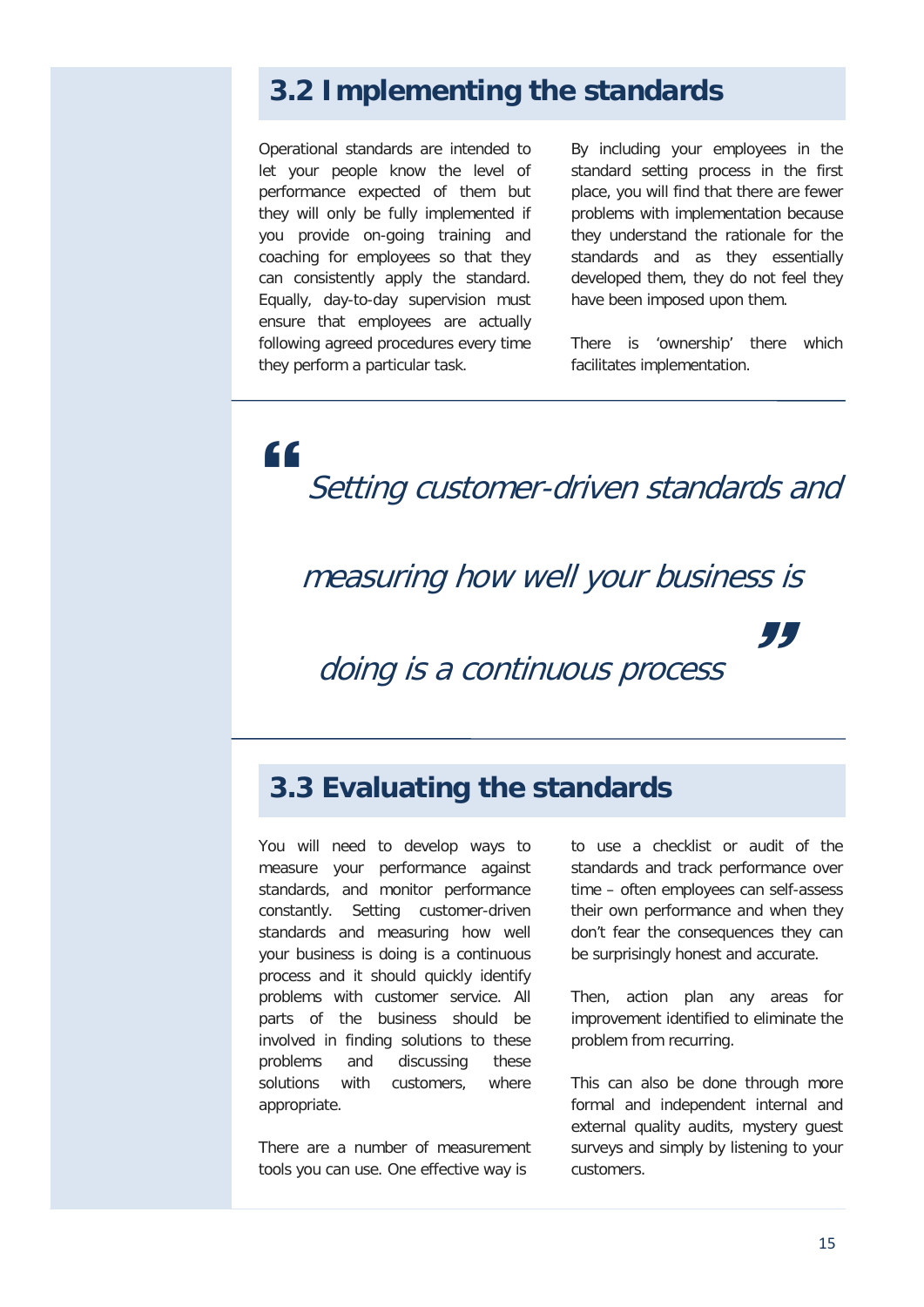Here is how you can convert the procedures you develop into checklists, based on the example from earlier:

|                                                                                                                                                                                                                           | Poor |                | <b>Excellent</b>        |   |   |
|---------------------------------------------------------------------------------------------------------------------------------------------------------------------------------------------------------------------------|------|----------------|-------------------------|---|---|
| <b>Key Steps</b>                                                                                                                                                                                                          | 1    | $\overline{2}$ | $\overline{\mathbf{3}}$ | 4 | 5 |
| 1. Answer all calls promptly and give an appropriate and<br>warm greeting, providing your name, and the name of<br>our business.                                                                                          |      |                |                         |   |   |
| 2. Establish the caller's requirements and explain what<br>options we have to meet those needs.                                                                                                                           |      |                |                         |   |   |
| 3. Demonstrate that you have good knowledge of what<br>we offer and ensure that you quote the correct rate<br>and explain what it includes.                                                                               |      |                |                         |   |   |
| 4. If they wish to proceed, take the booking in an<br>efficient manner and explain the method of<br>confirmation required to them.                                                                                        |      |                |                         |   |   |
| 5. Explain our cancellation policy and outline any<br>restrictions that may apply to that rate/booking.                                                                                                                   |      |                |                         |   |   |
| 6. Repeat the full details of the reservation back to the<br>caller in order ensure that no mistakes or confusion<br>exist.                                                                                               |      |                |                         |   |   |
| 7. Explain our main facilities and offer the caller<br>directions to find us, or offer other assistance as<br>required.                                                                                                   |      |                |                         |   |   |
| 8. Make sure that, at all times, you show by your<br>approach to the caller that we really value their<br>custom.                                                                                                         |      |                |                         |   |   |
| 9. Always be friendly, helpful and efficient throughout<br>the call and never rush the caller; if you are very busy,<br>offer to take their number and call them back within<br>15 minutes. Then, make sure this happens. |      |                |                         |   |   |
| 10. Always end the call in a friendly way, thank the caller<br>and tell them you are looking forward to their arrival.                                                                                                    |      |                |                         |   |   |

This simple checklist could be used by employees themselves to rate their own performance, or you could give all your 'moment of truth' checklists to an external mystery guest (a friend perhaps, to save you money) who could rate the guest experience for you. There are many ways you can measure the quality of your service experience without it being overly expensive.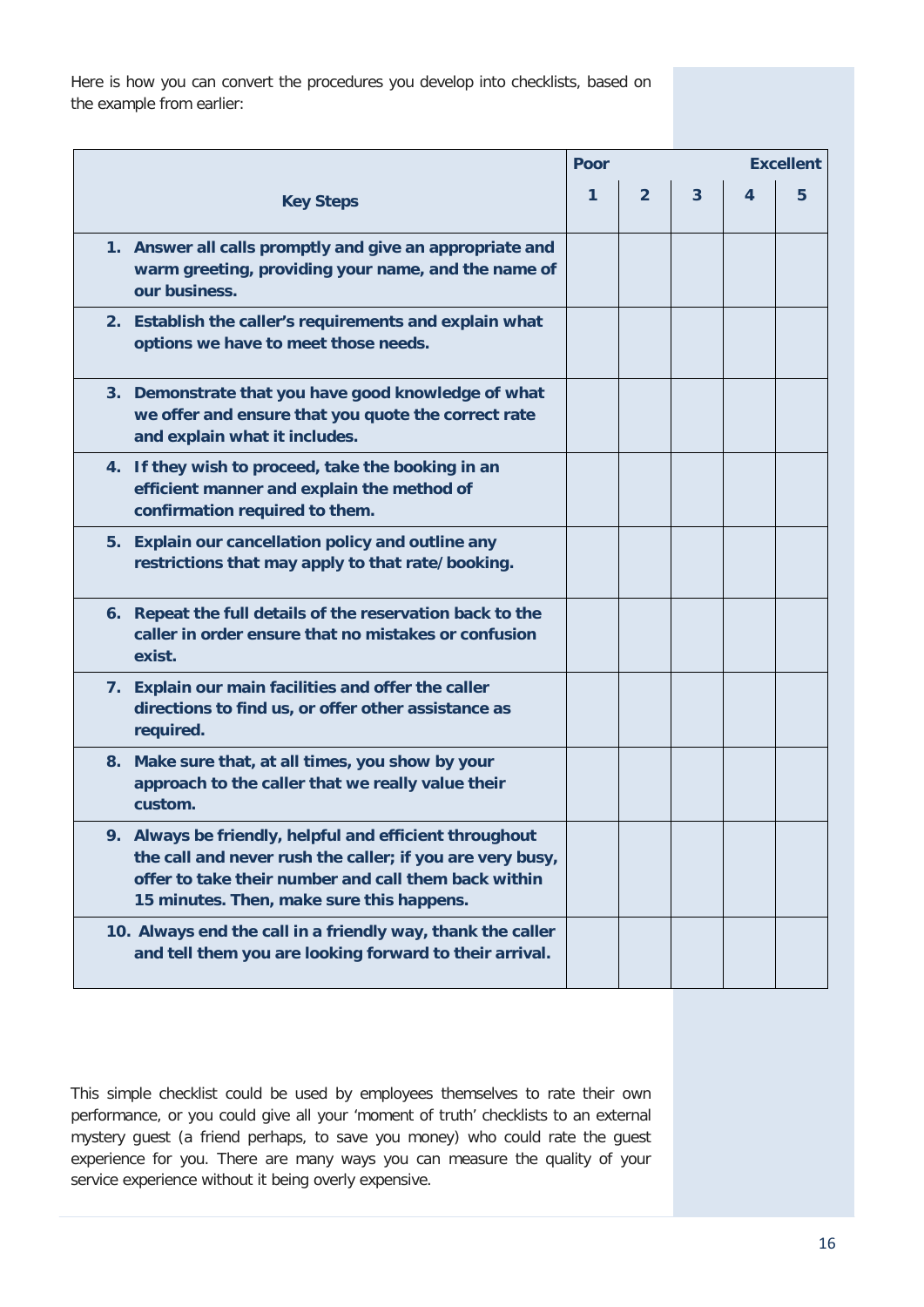Templates on developing standards are available on the [Business](http://www.failteireland.ie/Develop-Your-Business.aspx)  [Tools](http://www.failteireland.ie/Develop-Your-Business.aspx) page

#### **3.4 Improving the standards**

Based on your ongoing measurements you will identify areas for improvement and these will allow you to address shortcomings, or set higher and higher operational standards designed to maximise customer satisfaction. By consulting customers, monitoring performance and encouraging innovation, you will be able to

deliver better service.

To support you in developing or revising SOPs for your business, Fáilte Ireland has developed Operational Standards Templates for food production and food and beverage service, as part of the suite of Business Tools.



# **4. Conclusion**

There is no pretence that striving for service excellence is easy, but it is possible to excel as many small and large enterprises have shown to be the case. However, it is a longer term journey, one fuelled by passion and

commitment, a structured approach, engaged employees and total customer focus. The principles described here are readily applicable in any business and should help you to revise and enhance your existing approach.